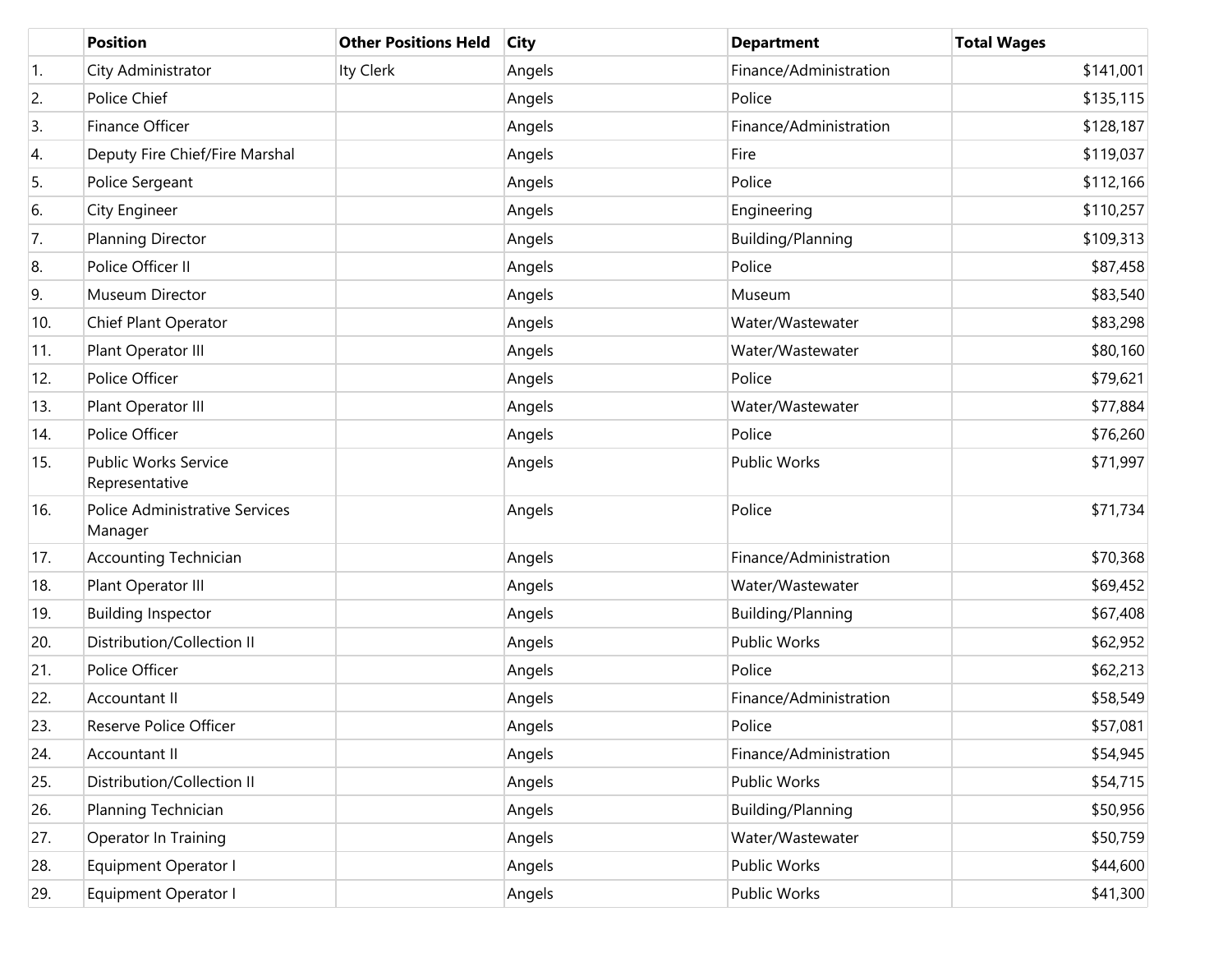| 30. | Engineering Technician I                  | Angels | Engineering            | \$38,939 |
|-----|-------------------------------------------|--------|------------------------|----------|
| 31. | Part-Time Firefighter/Engineer            | Angels | Fire                   | \$36,060 |
| 32. | Part-Time Firefighter/Engineer            | Angels | Fire                   | \$33,786 |
| 33. | Part-Time Firefighter/Engineer            | Angels | Fire                   | \$31,200 |
| 34. | Firefighter/Fire Chief (Stipend)          | Angels | Fire                   | \$30,098 |
| 35. | Plant Operator II                         | Angels | Water/Wastewater       | \$28,970 |
| 36. | Fire Captain                              | Angels | Fire                   | \$27,357 |
| 37. | Part-Time Firefighter/Engineer            | Angels | Fire                   | \$26,755 |
| 38. | Part-Time Firefighter/Engineer            | Angels | Fire                   | \$26,137 |
| 39. | Part-Time Firefighter/Engineer            | Angels | Fire                   | \$24,356 |
| 40. | Part-Time Firefighter/Engineer            | Angels | Fire                   | \$23,674 |
| 41. | Part-Time Firefighter/Engineer            | Angels | Fire                   | \$19,616 |
| 42. | Operator In Training                      | Angels | Water/Wastewater       | \$17,485 |
| 43. | Part-Time Museum Education<br>Coordinator | Angels | Museum                 | \$15,128 |
| 44. | City Administrator                        | Angels | Finance/Administration | \$14,698 |
| 45. | Part-Time Firefighter/Engineer            | Angels | Fire                   | \$14,050 |
| 46. | Clerk                                     | Angels | Fire                   | \$10,943 |
| 47. | Part-Time Museum Clerk                    | Angels | Museum                 | \$10,423 |
| 48. | Part-Time Firefighter/Engineer            | Angels | Fire                   | \$9,908  |
| 49. | Part-Time Firefighter/Engineer            | Angels | Fire                   | \$9,450  |
| 50. | Part-Time Museum Clerk                    | Angels | Museum                 | \$9,359  |
| 51. | Part-Time Museum Clerk                    | Angels | Museum                 | \$8,791  |
| 52. | Part-Time Firefighter/Engineer            | Angels | Fire                   | \$8,160  |
| 53. | Part-Time Museum Clerk                    | Angels | Museum                 | \$6,872  |
| 54. | Part-Time Senior Museum Clerk             | Angels | Museum                 | \$5,782  |
| 55. | Part-Time Firefighter/Engineer            | Angels | Fire                   | \$5,347  |
| 56. | Part-Time Firefighter/Engineer            | Angels | Fire                   | \$4,396  |
| 57. | Mayor                                     | Angels | City Officials         | \$3,950  |
| 58. | Council Member                            | Angels | City Officials         | \$3,850  |
| 59. | Part-Time Firefighter/Engineer            | Angels | Fire                   | \$3,638  |
| 60. | Council Member                            | Angels | City Officials         | \$3,600  |